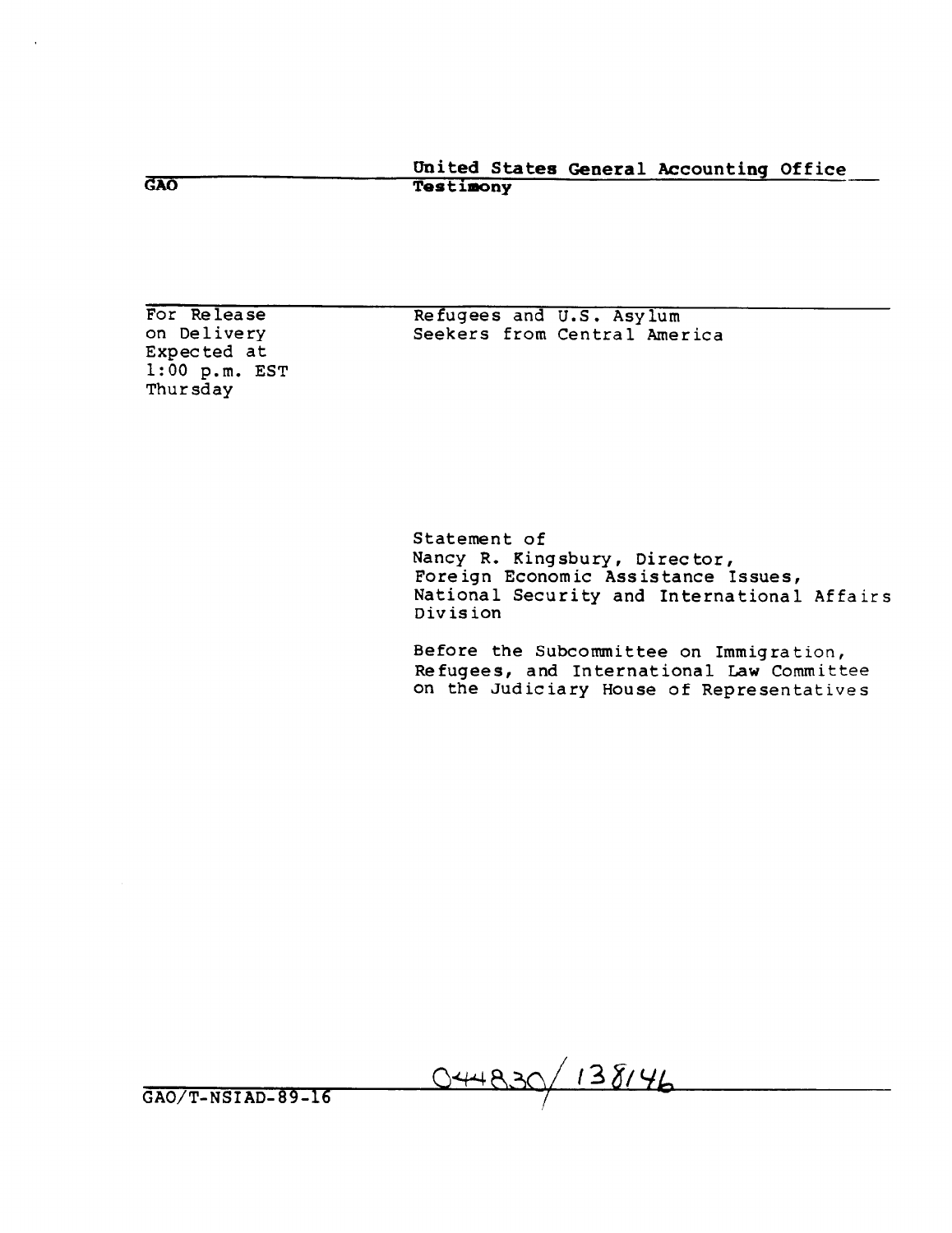# Mr. Chairman and Members of the Committee:

We are pleased to be here today to discuss our observations on Central American conditions that are generating refugees and the rapidly growing flow of Central Americans seeking asylum in the united States. Our statement is based on recent and ongoing work concerning the economic and refugee situation in Central America and Immigration and Naturalization Service's (INS) data regarding Central Americans applying for asylum.

As you know, there is a similar standard for determining refugee status and adjudicating asylum -- namely whether or not the applicant for refugee protection or for asylum can demonstrate that he or she has a well founded fear of persecution because of race, religion, nationality, political opinion, or membership in a social group. While there are differences in the way the United Nations High Commissioner for Refugees (UNHCR), the first or temporary asylum countries, and the ultimate resettlement countries apply this standard, there are similarities in the reasons why people apply for refugee or asylum status.

A vast array of conditions and events, both natural and man-made, have led to economic crises and armed conflicts in Central America resulting in hundreds of thousands of people seeking refuge in neighboring countries and thousands more displaced within their own countries. Large numbers, estimated to be over 1.7 million in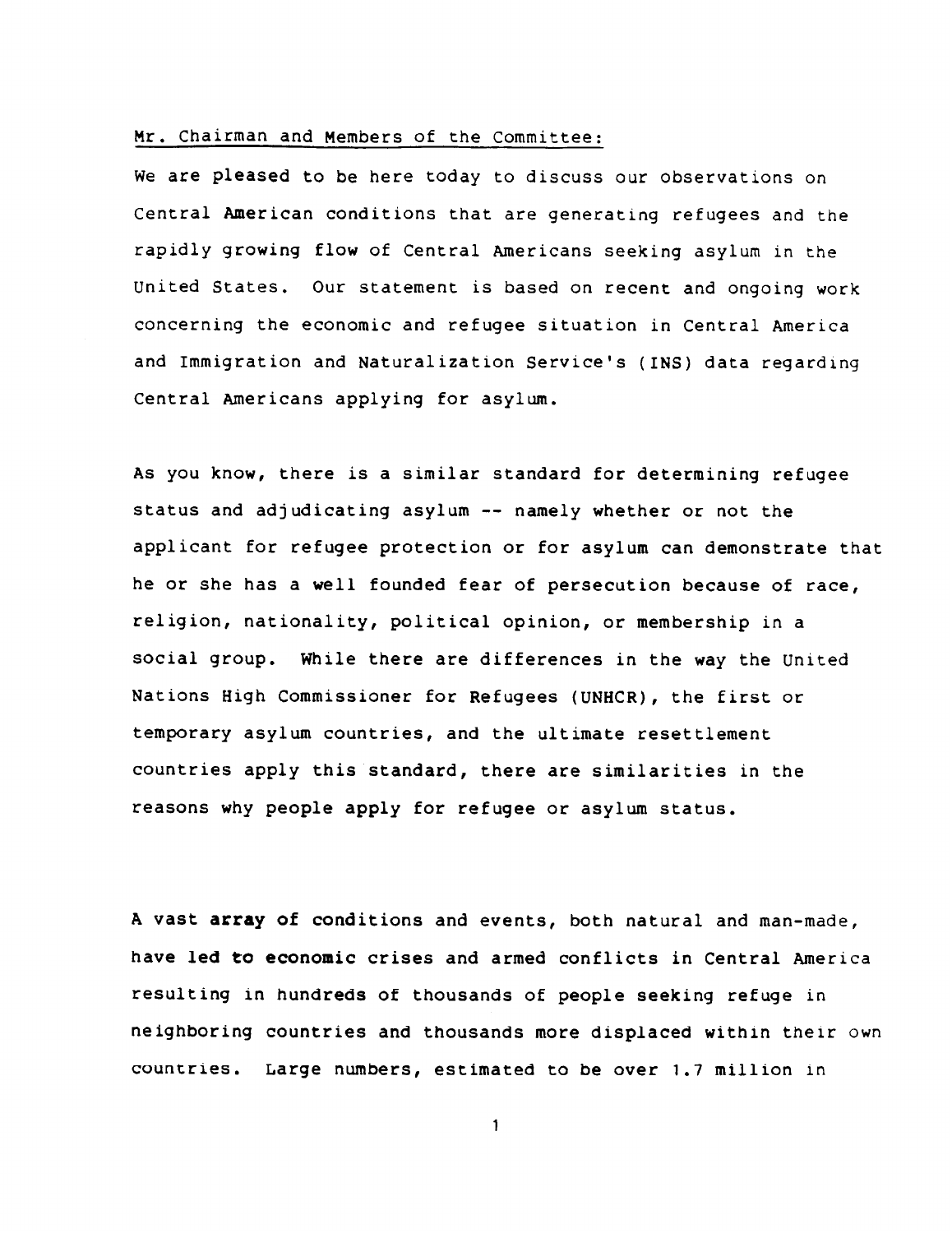this decade, have left their countries and about 1.2 million, or 70 percent, have entered the United States and Canada both legally and illegally.

The primary refugee generating countries are Nicaragua, El Salvador, and Guatemala, all of which have experienced internal conflicts and severe economic hardships, particularly since the early 1980s. The primary countries of first asylum or initial refuge are Honduras, Costa Rica, and Mexico. Belize has received some refugees, mostly Salvadorans; and Guatemala, despite its problems, has also recently became a refuge for some Nicaraguans and Salvadorans. The majority of Central Americans applying for asylum in the United States are from Nicaragua and El Salvador.

## CONDITIONS IN REFUGEE GENERATING COUNTRIES

The economic and political situations in Nicaragua, El Salvador, and Guatemala are different, yet all three countries have difficulties with armed conflicts within their borders, extensive economic and social inequities, and the existence of human rights violations. The reduction of the level of conflict depends on current Central American peace efforts and the willingness of the affected countries and other involved parties to implement the Esquipulas II agreements. In addition, there are currently evolving situations with outcomes that can influence emigration from Central America, such as the approaching elections in El Salvador, the Nicaraguan economic crisis, the unknown future of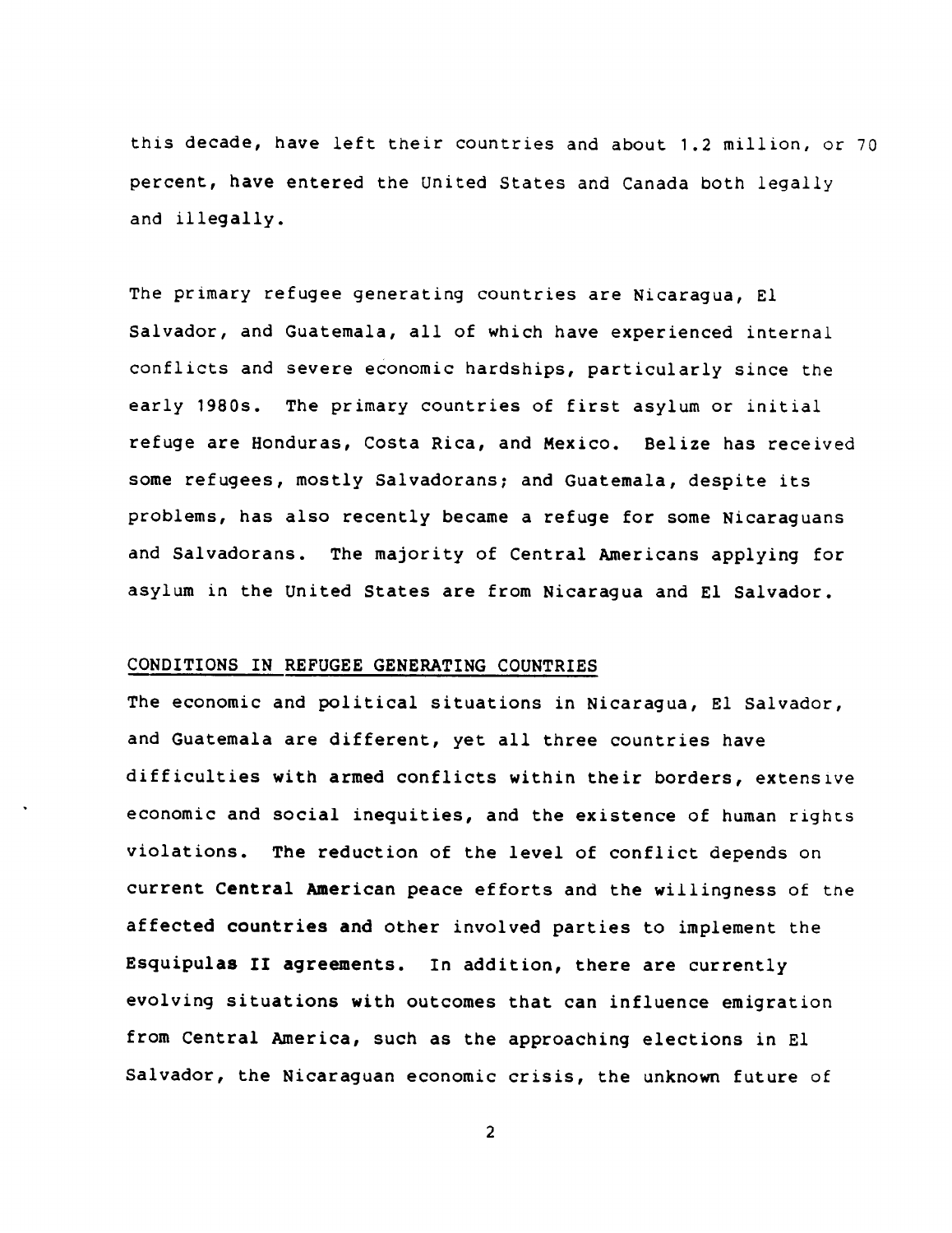the Nicaraguan Democratic Resistance (contras), and the tenuous stability of the civilian government of Guatemala.

#### Conditions in Nicaragua

Since 1984, there has been a marked deterioration in the Nicaraguan economy because of adverse regional and extra-regional economic factors, the internal conflict, and disruptive economic policies. Inflation increased from an average of 32 percent per year from 1980 to 1984. In 1988, it stood at 20,000 percent and currently was increasing at a rate of about 100 percent per month.

The war and related military actions to depopulate certain areas of the country have displaced an estimated 200,000 families. In 1988, hurricane Joan compounded the problem, generating an estimated 300,000 displaced persons in Nicaragua and causing an estimated \$840 million in damages. An estimated 80,000 people left Nicaragua in 1988. We were informed during our December 1988 visit to Nicaragua that most of those emrgrating are from the technical, professional and middle classes. Many went to Costa Rica and Honduras and, because Guatemala does not require visas, many reportedly went to Guatemala and then on to the United States by way of an 'underground railroad" through Mexico. An estimated 150,000 to 200,000 Nicaraguans are believed to be in the united States illegally.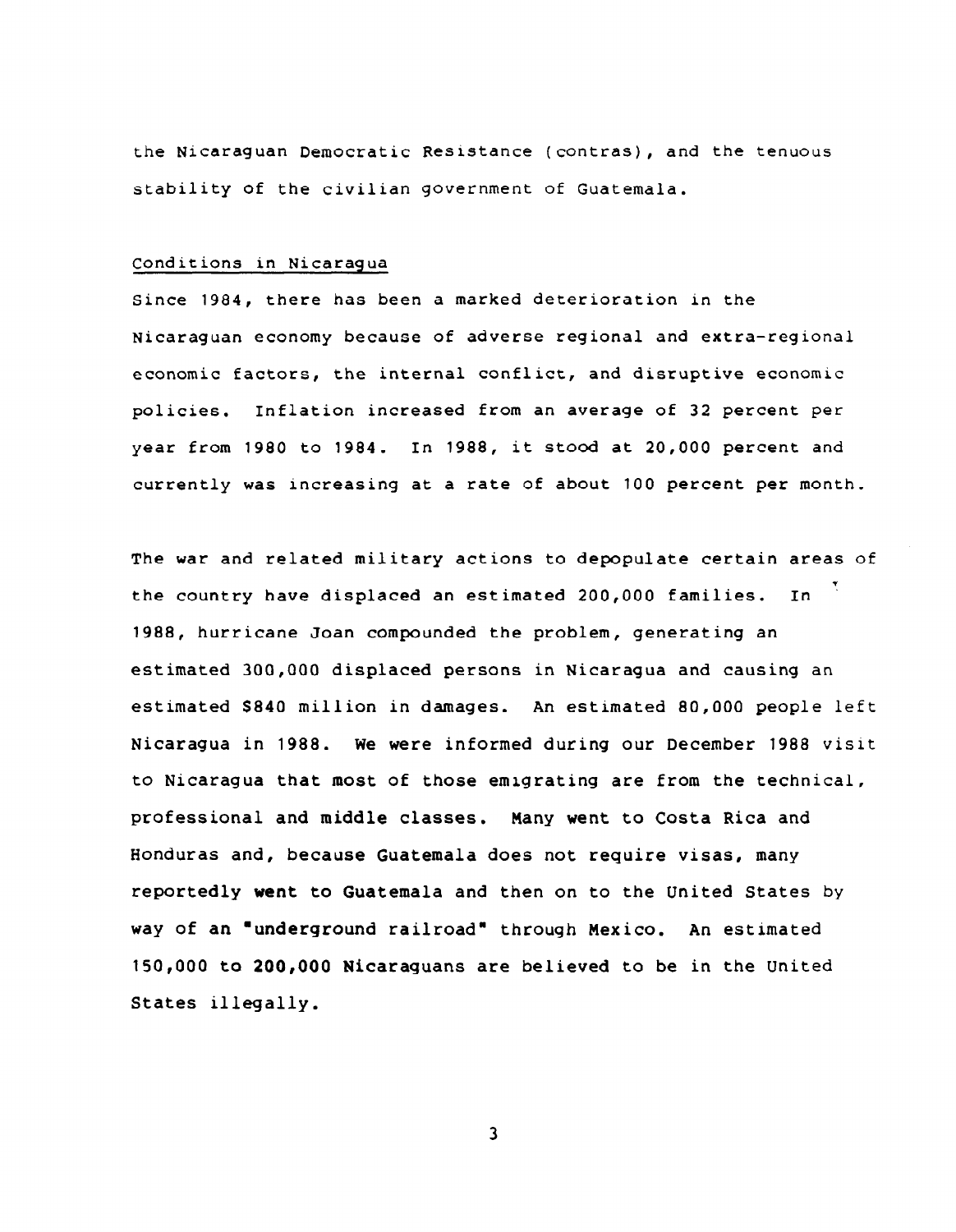### Conditions in El Salvador

El Salvador is currently the largest recipient of U.S. aid in Central America, over \$3 billion since 1981. The aid has been directed to support a civilian, democratic form of government, avert the overthrow of the government by insurgents, and prevent an economic collapse. These efforts, however, have been severely hampered by the extremely limited absorptive capacity of the Salvadoran government, the lack of success in eliminating the insurgency, increased population growth, a 1986 earthquake, a drought, and the continuing regional economic crisis.

In 1987, the Salvadoran government had reduced the level of insurgency and active support for human rights matters had produced a concurrent decline in politically motivated deaths. However, we reported in May 1987, that most Salvadorans were experiencing "a pervasive fear of random violence." Salvadorans were concerned about the consequences of being viewed as sympathetic to either government security or guerilla forces. Some officials reported a widespread Salvadoran mistrust of government judicial institutions and processes.<sup>1</sup> Since October 1987, the rate of political deaths has increased. Many observers see the current conflict situation, at best, as a stalemate and both U.S. and Salvadoran officials agree that the insurgency will not be completely eliminated until the social and economic conditions contributing to it are

<sup>&</sup>lt;sup>1</sup>ILLEGAL ALIENS: Extent of Problem Experienced by Returned Salvadorans Not Determinable GAO/NSIAD-87-158BR.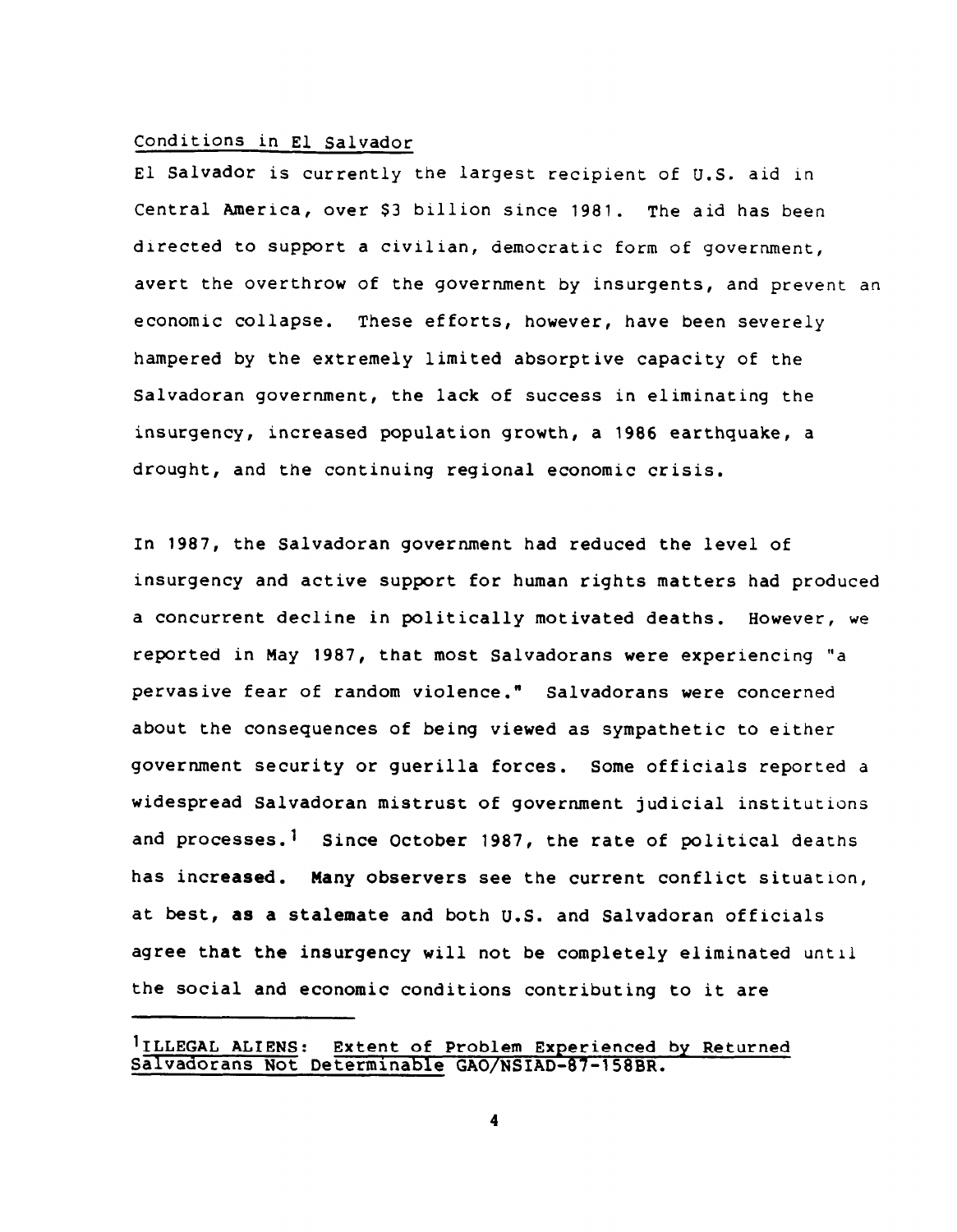eradicated and the insurgents participate within the Salvadoran democratic system.

Over 200,000 persons, 4 percent of the Salvadoran population, are currently displaced. This represents a decline from an estimated 405,000 displaced in 1986, because they have returned to their homes, resettled, or emigrated. It is estimated that in this decade perhaps one quarter of El Salvador's population has emigrated, most illegally, into the united States.

### Conditions in Guatemala

Between 1978 and 1985 Guatemala experienced a period of intensely violent civil strife. The western highlands were devastated as the military and guerrilla groups struggled for control of the countryside. Ruthless tactics employed by warring factions led to large scale movements of civilian populations seeking to escape the violence. Many displaced persons sought safety in less turbulent areas of Guatemala. Some fled as refugees to neighboring countries, especially Mexico, and others found their way to the United States.

The restoration of constitutional rule in 1986 under a popularly elected civilian administration has been accompanied by some economic stabilization, and a reduction in the reported level of human rights violations. However, Guatemala's overwhelming social and development problems, particularly among its indigenous Indian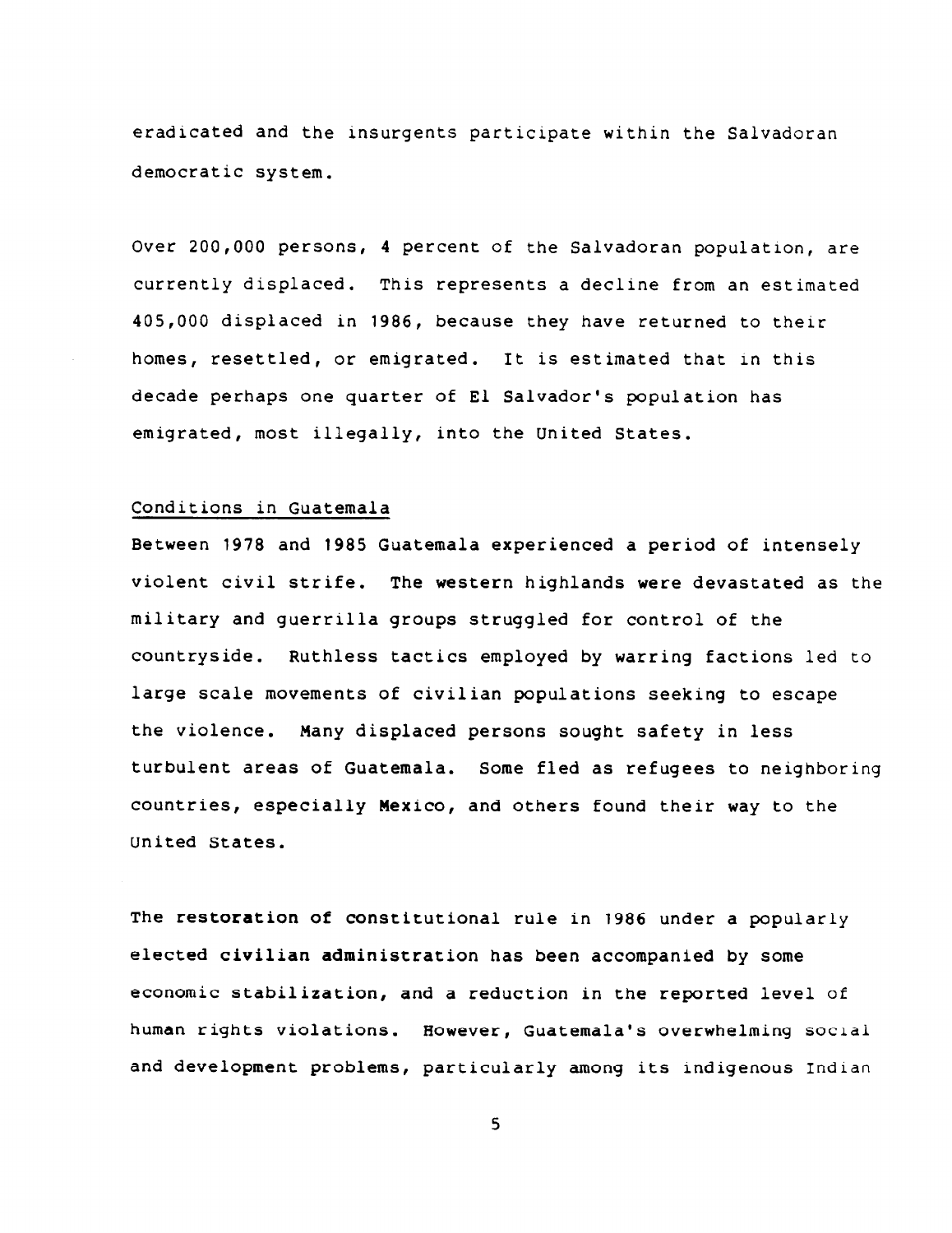population, have not been resolved and continue to make it vulnerable to a guerrilla threat.

The government is conducting programs and activities in the highland regions, which were the focal point of the guerilla insurrection, to encourage and assist resettlement of displaced persons and refugees. These efforts are hampered, however, by the Guatemalan government's resource constraints and limited absorptive capacity. In addition, the size, linguistic, and cultural diversity of the area and the logistical problems of delivering assistance to such remote regions make repatriation of refugees difficult. Finally, guerilla activity continues in some areas where returning refugees and displaced persons are settling.

Most of the villages we visited where repatriates and displaced persons have settled were characterized by limited economic opportunities and severely underdeveloped infrastructure. Lack of potable water is a major cause of disease among rural people with tuberculosis, malaria, and parasitical diseases the most common. Infant mortality for the indian children of these areas can reach 150 per 1,000 which is one of the highest rates in the world.

### NUMBERS AND CONDITIONS OF REFUGEES

As of August 1988, about 120,000 refugees from the three generating countries were registered with the UNHCR to receive temporary shelter, food, health and other humanitarian services. A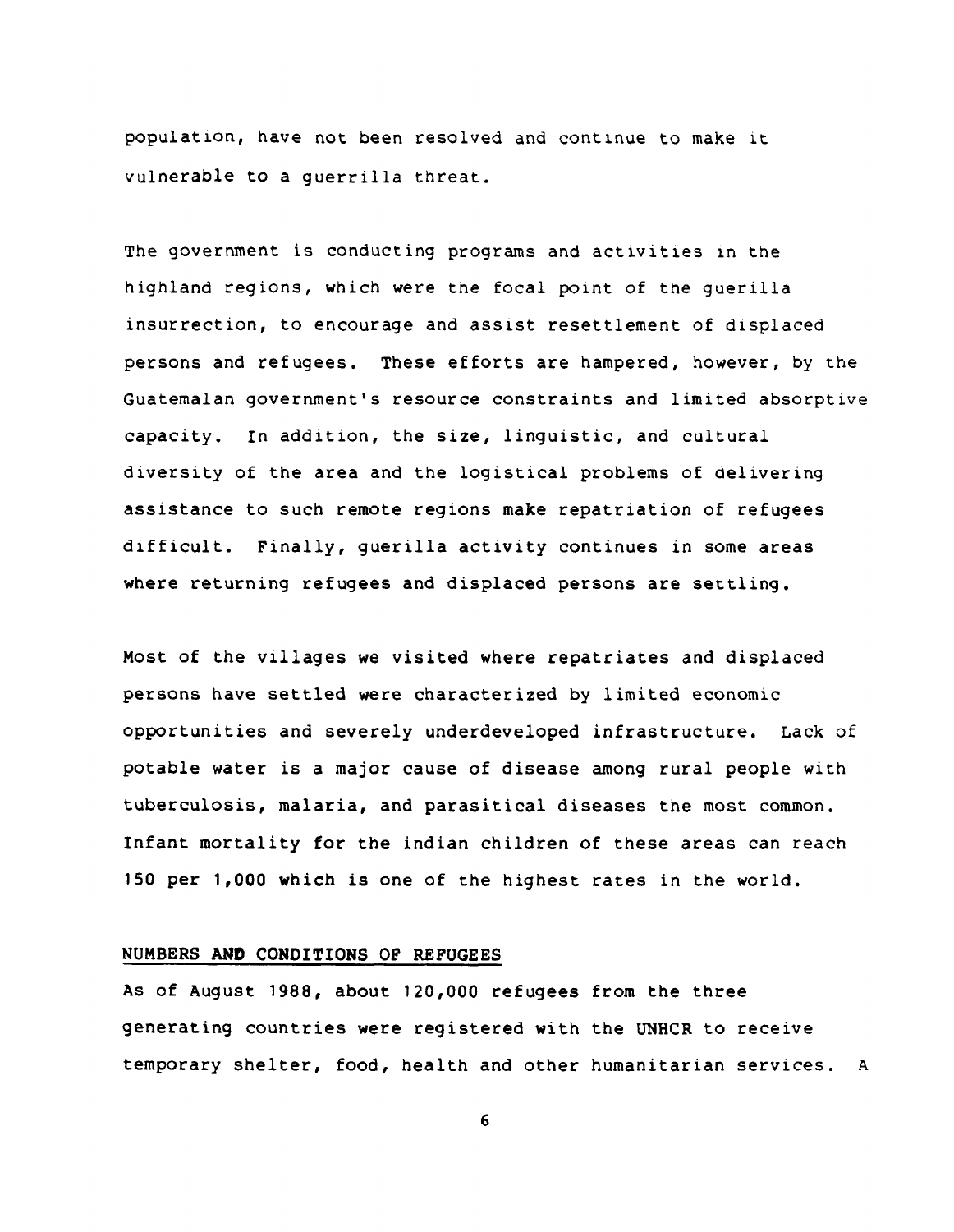description of the conditions and numbers of Salvadoran and Nicaraguan refugees in Honduras and Costa Rica and of the displaced persons in El Salvador receiving UNHCR assistance is covered ln a recently issued GAO report which we are submitting for the record.2

Large numbers of refugees are not registered primarily because they blend into the population and economy of the host country or, for political reasons, they receive support from sources other than the UNHCR. Estimates of their number vary. For example, unregistered Nicaraguan refugees in Honduras are estimated from 75,000 to 200,000, not counting the 50,000 Nicaraguan Democratic Resistance (Contras) fighters and families supported by U.S. humanitarian assistance. State Department and UNHCR officials estimate that between 60,000 and 75,000 undocumented Nicaraguans are in Costa Rica. However, Costa Rican government sources suggest numbers as high as 250,000. An estimated 150,000 unregistered Guatemalans are in the Mexican state of Chiapas and from 50,000 to 70,000 Salvadorans are estimated to be in Mexican urban areas.

Over 200,000 persons are currently displaced within El Salvador and estimates of displaced persons within Guatemala vary from 12,000 to 50,000. As many as 350,000 displaced persons are currently reported to be in Nicaragua.

<sup>2</sup>CENTRAL AMERICA: Conditions of Refugees and Displaced Persons, (GAO/NSIAD-89-54), March 1989 .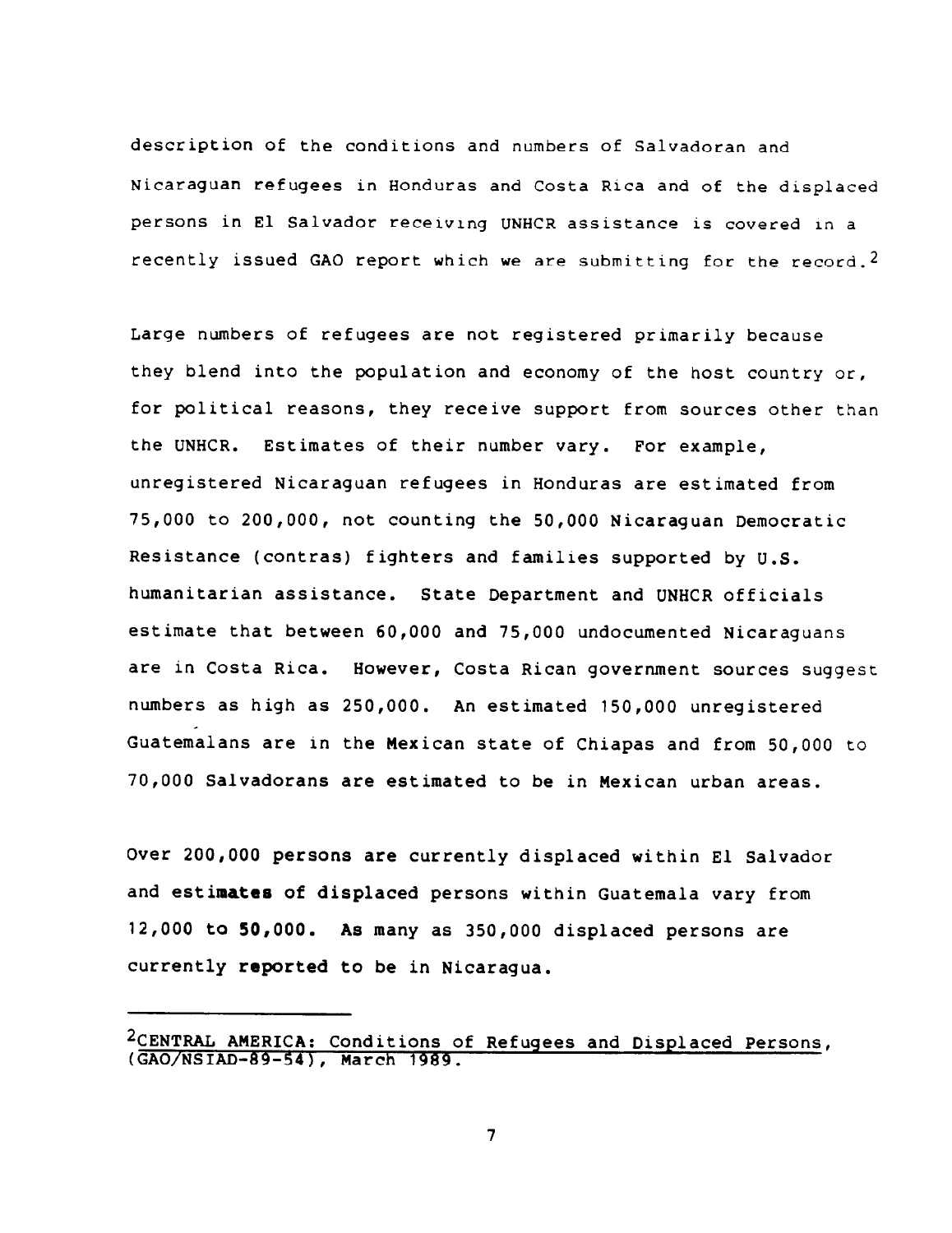While the flow of refugees has stabilized since the mid-1980s, conditions are such that they are generally unwilling to return to their homes until peace is restored and tneir safety and civil liberties can be guaranteed. Repatriations of some Salvadorans, Guatemalans, and Nicaraguan Indians are occurring from refugee sites in Honduras, Mexico, and Costa Rica.

Until recently, the primary refuge countries have willingly accommodated and assisted the refugees. However, economic and political strains from this are becoming evident. For example, the movement of families and supporters of the Nicaraguan Assistance fighters into Honduras is considered by the Honduran Government to be a major security issue. Honduras and Costa Rica cite refugees as a source of declining health, economic, and security conditions. Costa Rica has established joint border patrols with Nicaragua and recently turned back about 300 Nicaraguans at the border.

#### ASYLUM APPLICATIONS

The conditions in Central America have contributed to large numbers of Salvadorans and Nicaraguans, and lesser numbers of other Central Americans, entering the United States and applying for asylum. In July 1987, the Attorney General directed INS to take a number of steps affecting Nicaraguans living in the United States. One step was to encourage those Nicaraguans whose asylum claims have been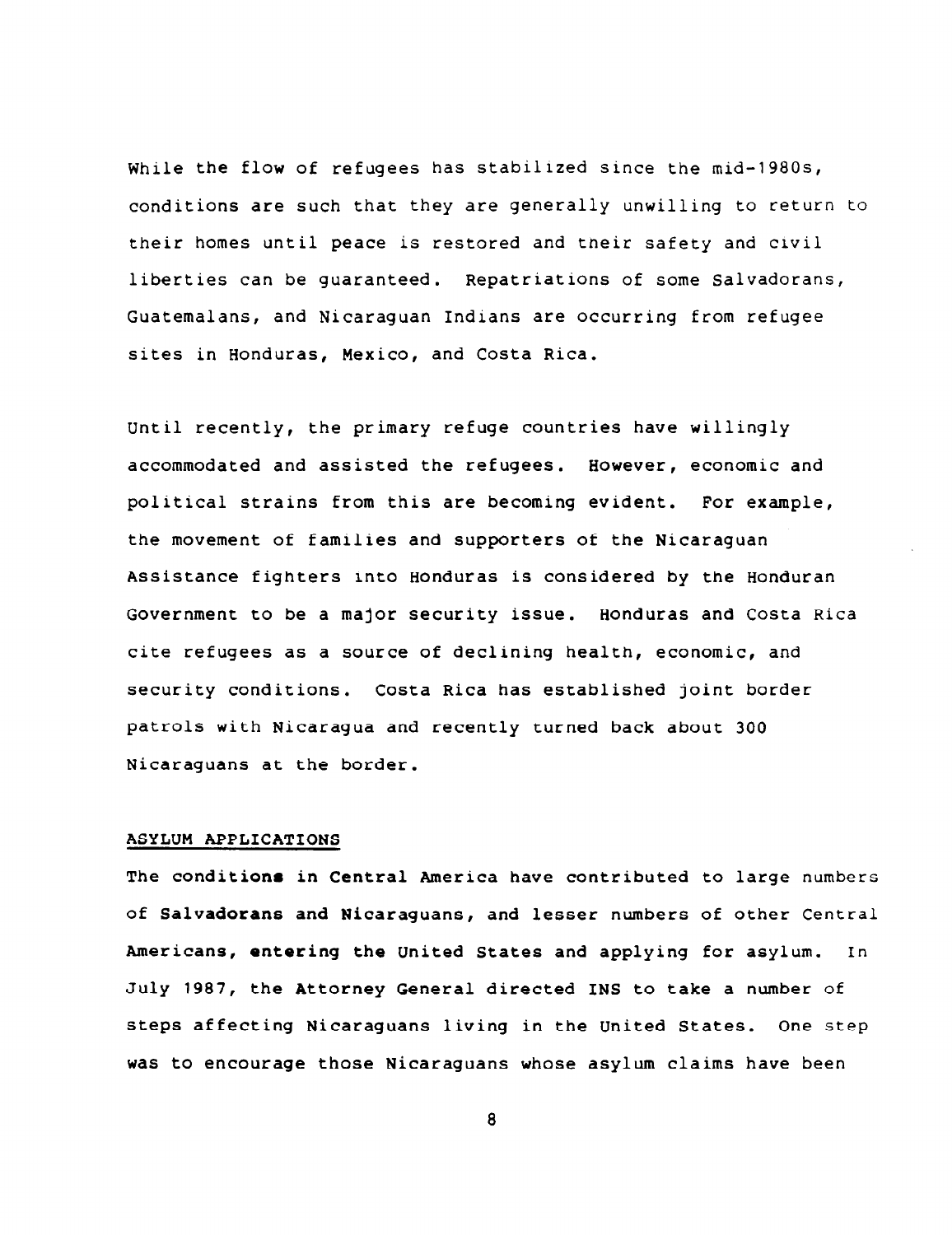denied to reapply. The purpose of this directive was to ensure that Nicaraguans with a well-founded fear of persecution would be able to remain here. To our knowledge, no other special guidance was provided for other Central American nationals.

INS reports a seven fold increase in Central American asylum requests over the past four years--from about 7,000 in 1985 to over 50,000 in 1988. Further, INS received 60,700 total applications for asylum in fiscal year 1988. The Los Angeles District Office received the most applications (28,500) and the Miami District Office was second (8,200). INS estimated that the 10 districts with the largest volume of applications will receive about 76,900 in fiscal year 1989.

INS has taken measures to cope with this unanticipated influx. In February 1989, INS implemented actions in South Texas through a task force to stem the flow of what INS Commissioner Alan Nelson called "frivolous asylum claims." These actions include expedited asylum adjudications for qualified applicants to gain asylum, and detention and deportation for unqualified applicants. To carry out these actions, 500 personnel from throughout the country were to be sent to South Texas. Two other task forces have been established in Miami and Los Angeles.

According to INS statistics, of the 13,420 aliens applying for asylum in INS Harlingen District in Texas between January 9 and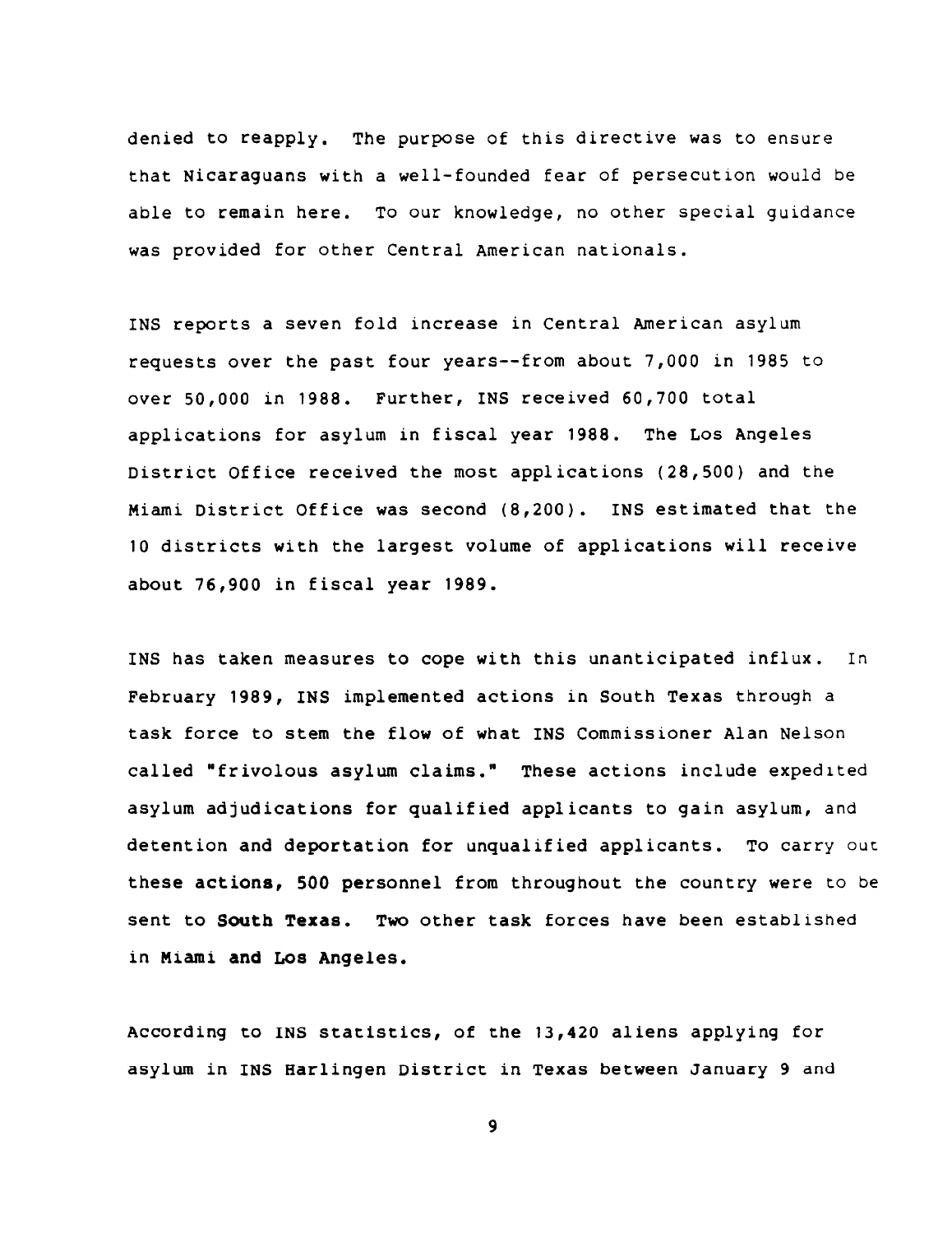February 20, 1989, about 95 percent (or 12,743) came from 4 countries-- Nicaragua (35 percent), El Salvador (30 percent), Honduras (18 percent), and Guatemala (13 percent). The al iens reported the most frequent destination to be Miami (29 percent) of which the majority were Nicaraguans. Second was Los Angeles (19 percent).

### STATUS OF ALIENS DURING ASYLUM PROCESSING

According to INS officials in recent discussions, INS adjudication and denial of aliens' asylum applications may not result in their immediate deportation. Therefore, denial of an application cannot be equated with routine deportation.

For those aliens whose asylum claims are denied in an INS district office, their cases are to be forwarded to the Executive Office of Immigration Review for scheduled deportation hearings. As of February 28, 1989, none of the denied asylum applications in Los Angeles had been sent to this office. We found from previous work at INS that few aliens denied asylum have been deported. Our report (Asylum: Uniform Application of Standards Uncertain--Few Denied Applicants Deported, GAO/GGD-87-33BR Jan. 9, 1987) pointed out that about 2 percent of aliens whose asylum applications had been denied were deported. We have found instances in our work at INS where aliens have had their deportation hearings transferred to their ultimate destinations. Transfer of cases and the ability to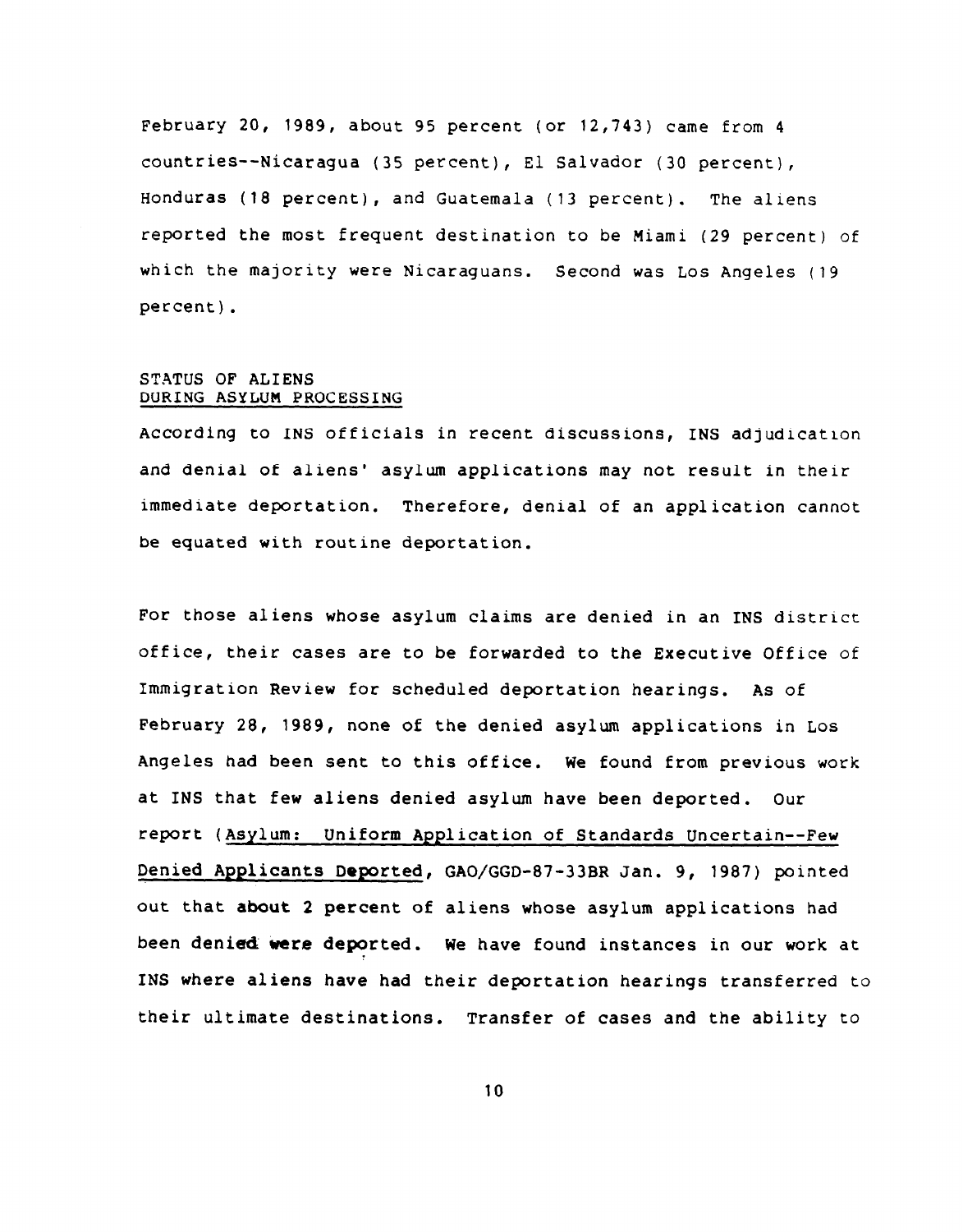avoid deportation may also occur with the recent influx of Central Americans applying for asylum.

Aliens, including Central Americans, may request from INS temporary work authorization, while having their cases, such as their asylum applications, reviewed. Prior to the Immigration Reform and Control Act of 1986 (IRCA), employers could not be penalized for hiring aliens not having work authorization. Under IRCA, employers are subject to penalties for hiring unauthorized workers. The act, therefore, may encourage aliens to apply for asylum to obtain temporary work authorization.

In the last session, Congress attempted to address the problem of aliens who fear returning to their country because of the severe conditions existing there, such as local insurgencies or hurricane devastation, through legislation entitled the \*Temporary Safe Haven Act of 1988." Under existing law, such aliens would not qualify for asylum unless they could individually demonstrate a wellfounded personal fear of persecution. The Safe Haven Act would have amended the Immigration and Nationality Act to permit aliens who are nationals of certain foreign states determined to be in crisis to remain temporarily in the United States and to work.

### IMPACT OF ADDITIONAL ALIENS ON MIAMI

Based on recent discussions with local Miami officials, the financial impact of the influx of aliens will continue to affect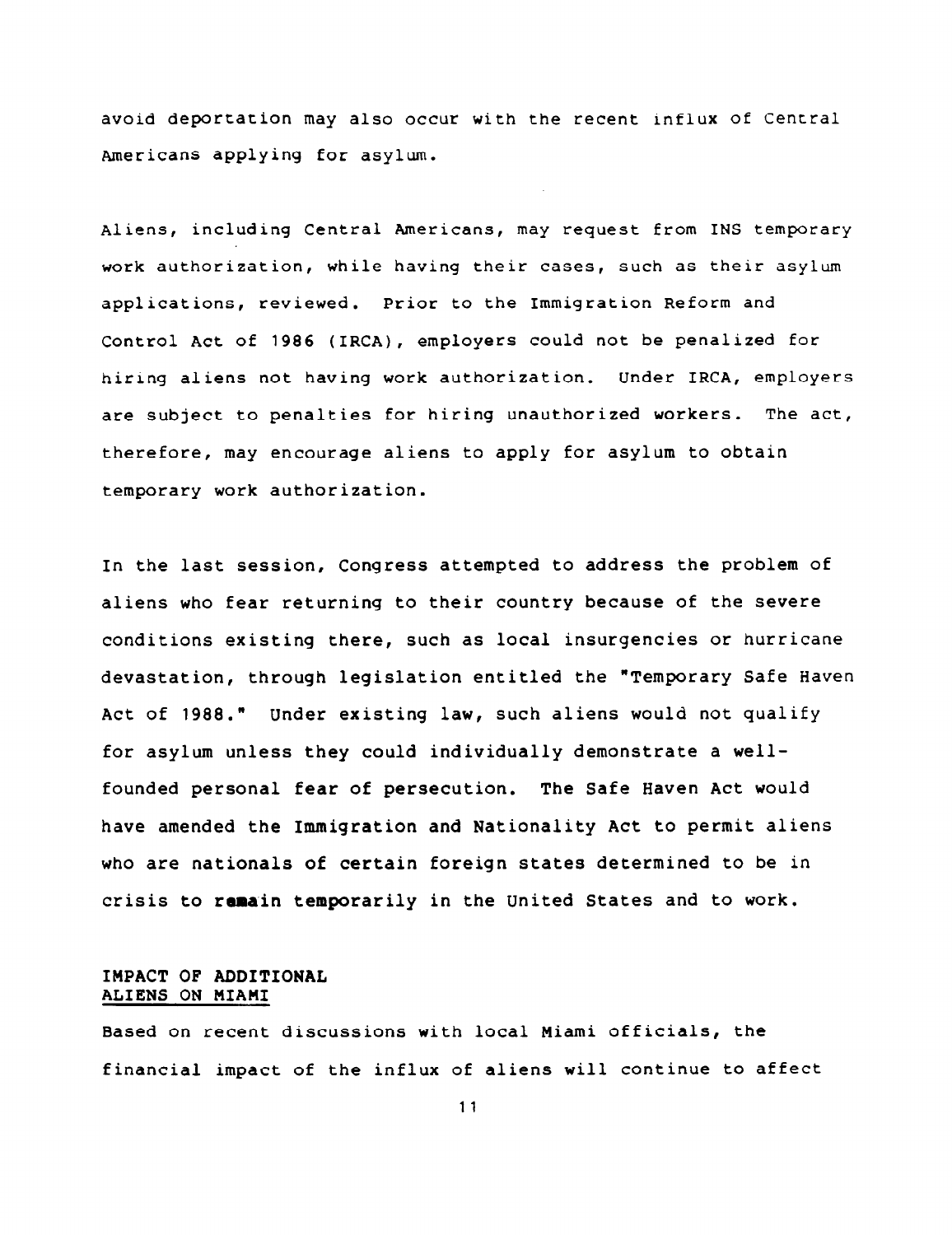local service providers. For example, the Dade County School District is beginning a massive school construction and renovation program to accommodate student growth. However, its plans did not consider the substantial increase in Nicaraguans. The District has tapped all available state and local funding sources and now must address the influx of aliens. According to the District, its present student space is already 20 percent less than what is needed for its current enrollment. Also, the alien influx is affecting other social services such as health care.<sup>3</sup>

#### CONCLUSIONS

In summary, our work has shown that continuation of the unsettled conditions in Central America will result in more challenges to the effective maintenance of U.S. immigration policies. We have just completed a major review of U.S. programs and activities in Central America which suggests that reduction of the numbers of Central Americans migrating to the United States will be more directly affected by the ability of the Central American governments to regionally achieve peace and economic stability, and for several of these nations to individually increase political stability, reduce social and economic inequities, and protect and promote respect for human rights. U.S. foreign policy initiatives, in conjunction with other nations and international organizations, should continue to work towards these objectives.

<sup>3</sup>POLITICAL ASYLUM APPLICANTS: Financial Effect on LOCal Services in the Miami Area, (GAO/GGD-89-54FS), Feb. 23, 1989).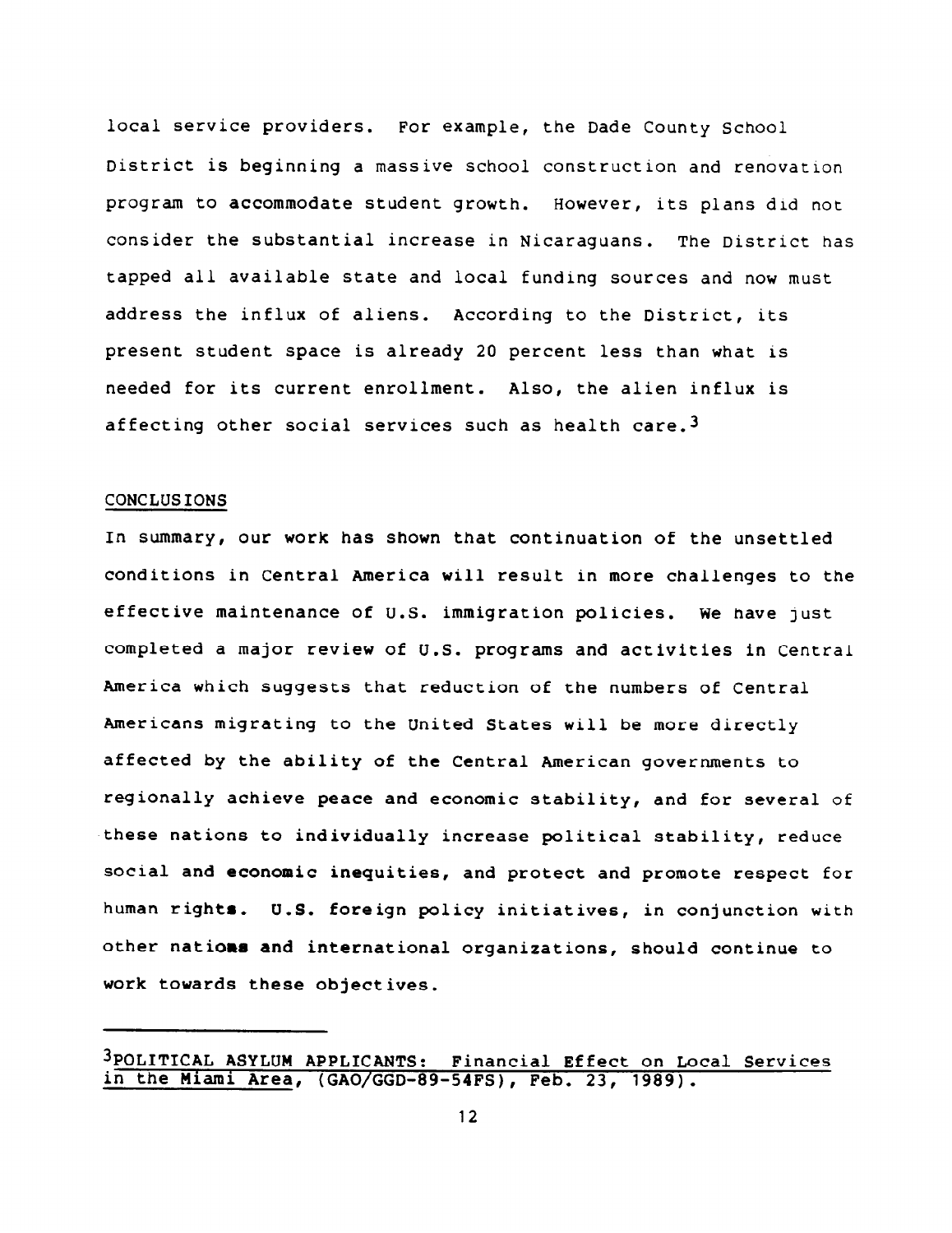A "get tough" policy by the INS regarding asylum applications may have an impact on reducing the number who apply, but does not have an impact on the very severe conditions that are motivating Central Americans to come to the United States and thus may not reduce the number of illegal Central American aliens entering our country. The Safe Haven legislation passed by the House of Representatives during the last session of Congress appears to us to be a practical and humane approach to dealing with the U.S. immigration issues posed by Central America.

Mr. Chairman, this concludes my prepared statement. I would welcome any questions you and other members of the Subcommittee may have.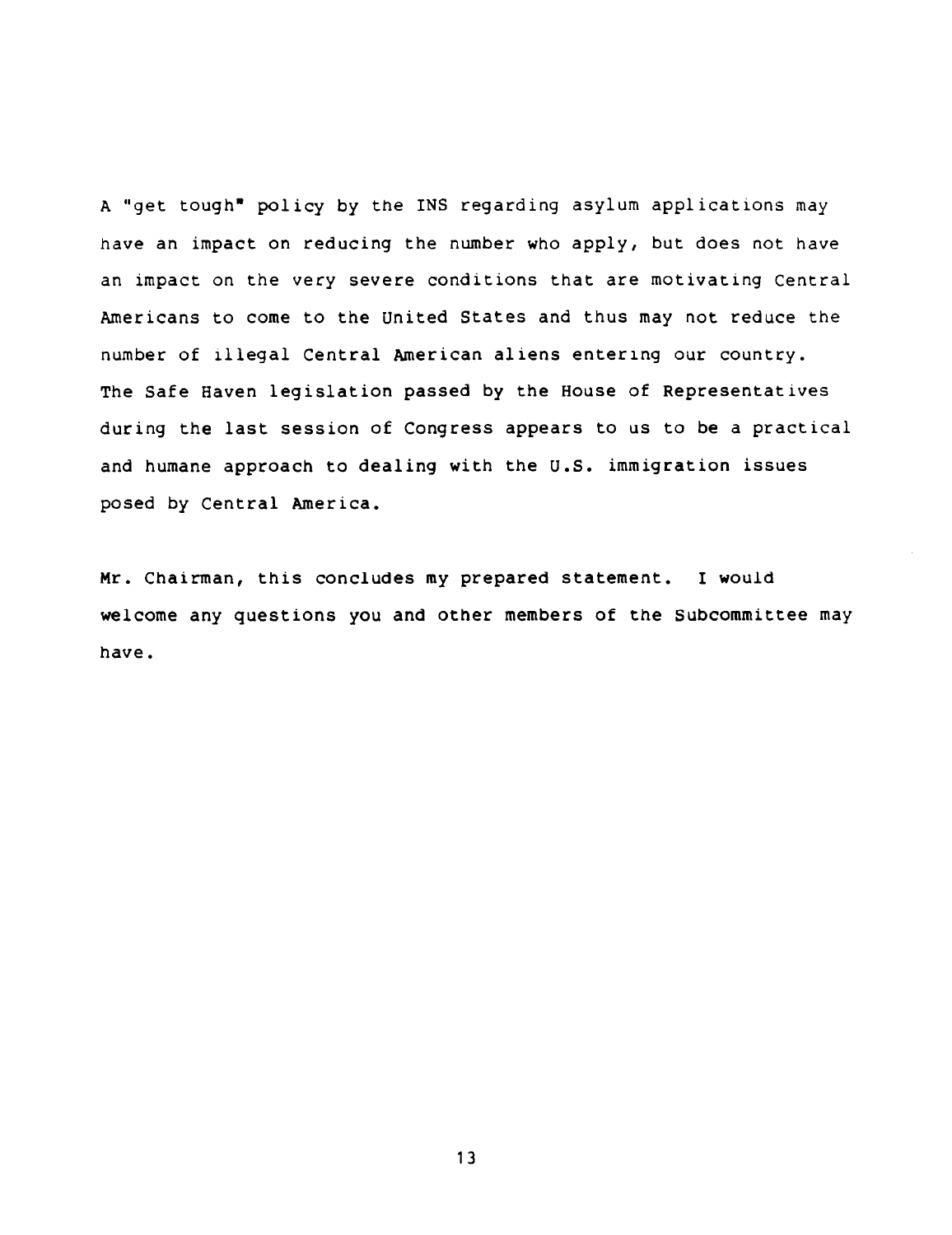Refugees and U.S. Asylum Seekers from Central America. GAO/T-NSIAD-89-16, March 9.

Pipeline Safety Risk Assessment Program Could Help Evaluate Inspection Cycle. GAO/T-RCED-89-15, March 9.

Bank and Savings and Loan Insurance Funds: Financial Condition and Proposed Reforms. GAO/T-AFMD-89-3, March IO.

Resolving Texas Thrift Problems. GAO/T-GGD-89-10, March II.

# ON CAPITOL HILL

| March 7, 1989 | Carl Wisler, PEMD, and Jim Duffus, RCED, testified on<br>reclamation and bonding requirements for active mining<br>operations, before the Subcommittee on Mining and Natural<br>Resources, House Committee on Interior and Insular Affairs.<br>They were accompanied by Jim Solomon and Robert White,<br>PEMD; and Robert Wilson, RCED.                              |
|---------------|----------------------------------------------------------------------------------------------------------------------------------------------------------------------------------------------------------------------------------------------------------------------------------------------------------------------------------------------------------------------|
|               | Jim Johnson, NSIAD, testified on procurement of the MK 48<br>and MK 50 torpedos, before a closed hearing of the Subcom-<br>mittee on Seapower and Strategic and Critical Materials,<br>House Committee on Armed Services. He was accompanied by<br>John D'Esopo and Roderick Rodgers.                                                                                |
|               | Eleanor Chelimsky, PEMD, and Bill Gainer, HRD, testified<br>on reauthorization of the Vocational Education Act, before<br>the Subcommittee on Elementary, Secondary, and Vocational<br>Education, House Committee on Education and Labor. They<br>were accompanied by Robert York and Frederick Mulhauser,<br>PEMD; Fred Yohey, HRD; and Thomas Hubbs, Philadelphia. |
|               | Allan Mendelowitz, NSIAD, testified on foreign trade zones,<br>before the Subcommittee on Commerce, Consumer, and Monetary<br>Affairs, House Committee on Government Operations.<br>He was<br>accompanied by Curtis Turnbow and Michael McAtee.                                                                                                                      |
| March 9, 1989 | Janet Shikles, HRD, testified on board and care homes for<br>the elderly, before the Senate Special Committee on Aging.<br>She was accompanied by Al Schnupp, HRD; and Christopher<br>Rice, Norfolk.                                                                                                                                                                 |
|               | Frank Conahan, NSIAD, testified on U.S. programs and<br>activities in Central America, before the Subcommittee on<br>Western Hemisphere Affairs, House Committee on Foreign<br>Affairs. He was accompanied by Tom Schulz.                                                                                                                                            |